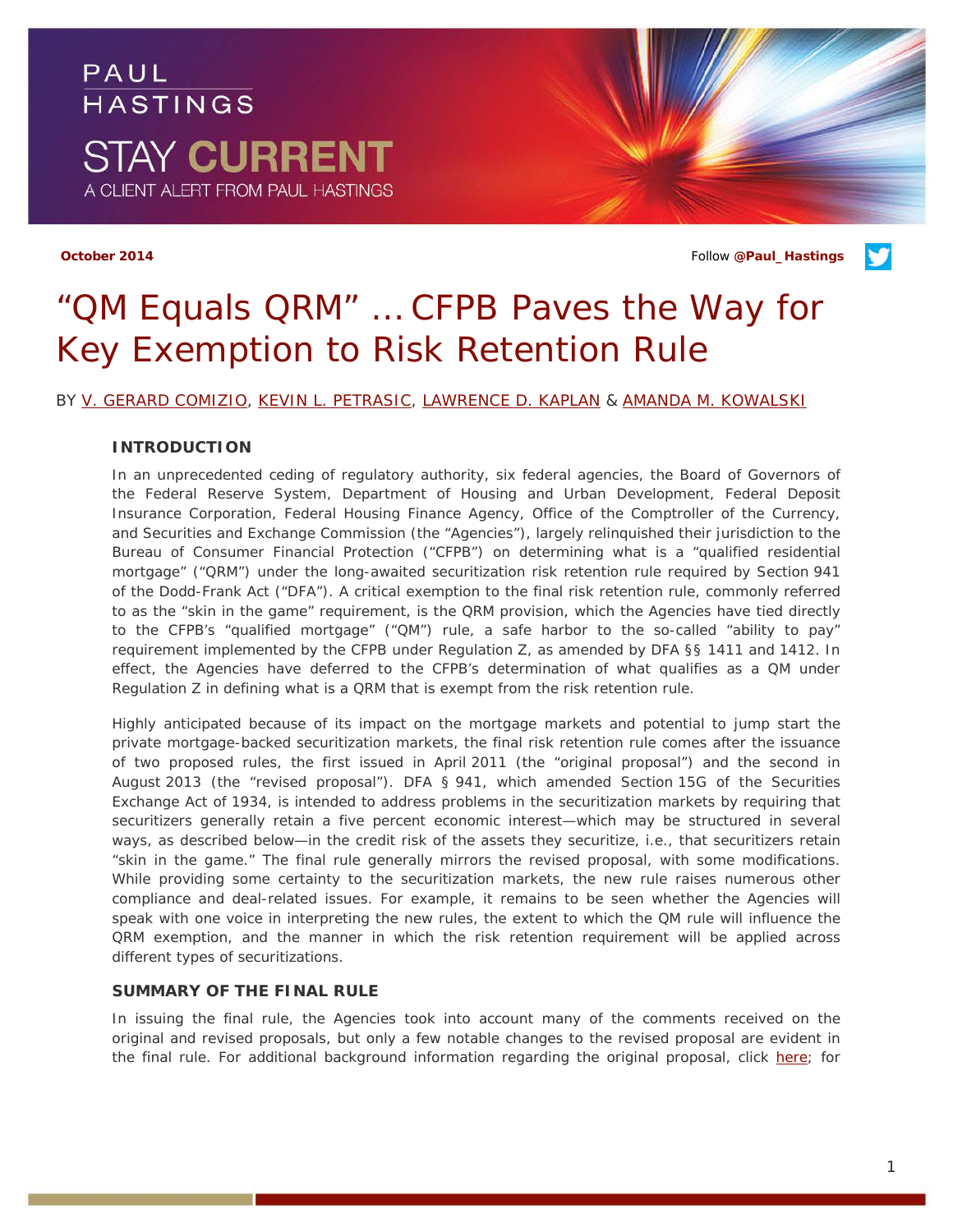information on the revised proposal, click [here.](http://paulhastings.com/docs/default-source/PDFs/re-proposed-qrm-rule.pdf) Among the noteworthy developments of the final rule are the following:

- The Agencies' decision to simplify the scope of the definition of a QRM to align with the separate but similar definition of a  $QM$ ,<sup>[1](#page-7-0)</sup> which was adopted by the CFPB, an agency not participating in the issuance of the final rule;
- The originally proposed five percent risk retention requirement was ultimately retained in the final rule;
- A requirement that risk retention be based on the fair value of the assets underlying the securitization;
- The application of the risk retention rule to open market collateralized loan obligations ("CLOs"); and
- The presence of several notable exemptions to the risk retention requirement.

These provisions are discussed in greater detail below.

#### *A. General Risk Retention Requirement*

The Agencies adopted a five percent minimum risk retention requirement, as originally proposed, and did not adopt variations based on the quality or class of assets to be securitized. As such, the final rule applies a minimum five percent base risk retention requirement to all securitization transactions within the scope of section 15G, unless an exemption applies. For securitizations where two or more entities meet the definition of sponsor of the securitization, only one of the sponsors is required to comply with the rule. The rule does not prohibit parties from agreeing to a higher than five percent risk retention requirement, or from allowing multiple sponsors from retaining credit risk.

A sponsor may reduce its required risk retention obligation in a transaction by the portion of risk retention assumed by one or more of the originators of the securitized assets. In this regard, the amount of the retention interest held by each originator is required to be at least 20 percent, but no more than the percentage of assets it originated.

Additionally, there are hedging, transfer, and financing restrictions on the credit risk retained by a sponsor. As with the previous proposals, a sponsor is prohibited from: (i) transferring any interest or assets that it was required to retain under the rule to any person other than a majority-owned affiliate; (ii) hedging the credit risk the sponsor is required to retain under the rule, unless the hedge positions are expressly permitted or not materially related to the credit risk of the particular assetbacked security ("ABS") interests or exposures required to be retained by the sponsor; or (iii) pledging as collateral for any obligation any interest or asset that the sponsor is required to retain, unless the pledge collateralizes an obligation with full recourse to the sponsor or a consolidated affiliate. As in the proposed rules, the final rule retains a sunset on hedging and transfer restrictions.

### *B. Permissible Forms of Risk Retention—Menu of Options*

The "menu of options" approach was designed to take into account the heterogeneity of securitization markets and practices and to reduce the potential for the proposed rules to negatively affect the availability and costs of credit to consumers and businesses. The Agencies adopted the menu of options largely as proposed, declining to recognize legal forms of risk retention under the rule beyond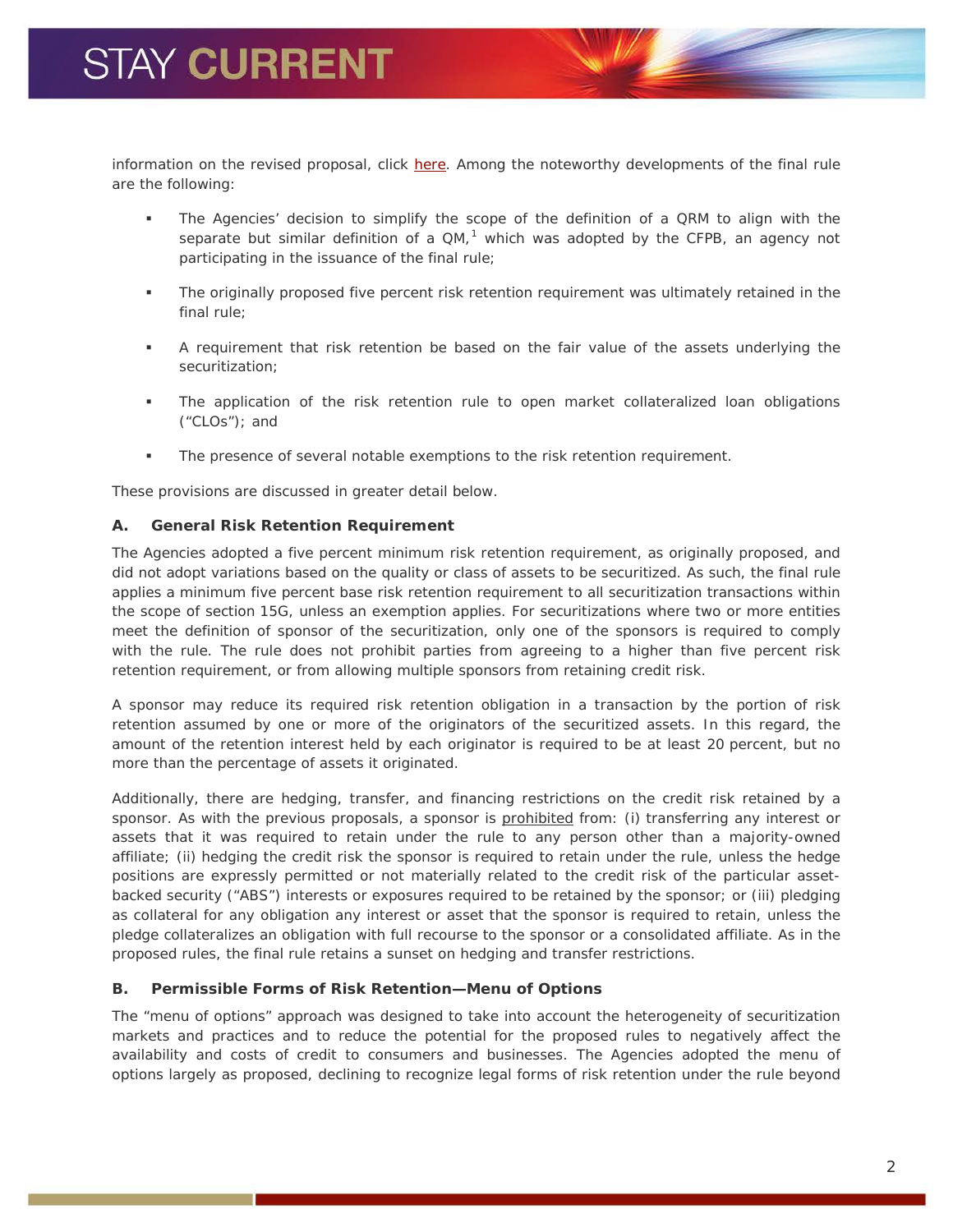ABS interest by including *pari passu* participation interests, subordinated participation interests, *pari passu* companion notes, or subordinated companion notes.

#### *1. Standard Risk Retention*

Consistent with the proposed rule, the final rule allows a sponsor to satisfy its risk retention obligation by retaining an eligible vertical interest,<sup>[2](#page-7-1)</sup> an eligible horizontal residual interest,<sup>[3](#page-7-2)</sup> or any combination thereof, as long as the combination of percentages equal no less than five percent of the aggregate securitization interest.

The rule allows a sponsor to satisfy its risk retention obligation under the vertical option by retaining a portion of each class of the ABS interests issued in the transaction or a single vertical security which represents an interest in each class of the ABS interests. This precludes a sponsor from claiming risk retention credit for any proportional interest in a class that is not the same across all classes.

The rule also allows a sponsor to satisfy its obligation exclusively through the horizontal option by retaining a first loss eligible horizontal residual interest in the issuing entity in an amount of no less than five percent of the fair value of all ABS interests in the issuing entity that are part of the securitization transaction. The rule imposes additional restrictions on what constitutes an eligible horizontal residual interest.

With regard to measuring risk retention, the Agencies have adopted a fair value framework substantially similar to the revised proposal for calculating eligible horizontal residual interests in the final rule. The rule allows sponsors, for disclosures provided prior to sale, to disclose the sponsor's determination of a range of fair values for the eligible horizontal residual interest that the sponsor expects to retain at the close of the securitization transaction. A sponsor may provide a range of fair values only if the specific series, sizes, or interest rates of each tranche of the transaction are not available, but this range of values must be based on a range of bona fide estimates or specified prices, sizes, or interest rates for each tranche. The fair value measurement does not apply to eligible vertical interests because such measurement is not necessary to ensure that the sponsor has retained five percent of the credit risk of the ABS interests issued.

The final rule omits the restrictions on projected cash flow to an eligible horizontal residual interest that were contained in the proposed rule because such restrictions pose significant risk of unintended consequences. The Agencies left the door open to modifications, however, noting that if they observe that either the assumptions or methodologies used to calculate the fair value of horizontal risk retention or the structuring of securitization transactions tends to undermine the ability of risk retention to align the interests of sponsors and investors, the Agencies will consider whether the rule should be modified to address those issues.

#### *2. Master Trusts: Revolving Pool Securitizations*

The Agencies also revised the master trust option in the final rule to make the option available to more commercial firms that currently rely on revolving pool securitizations as a component of their funding base. Investors in the various series of ABS interests issued by a master trust have claims on the remaining principal and interest or finance charge payments as the source of repayment for the ABS interests they purchased from the master trust. The seller's interest in these structures is generally *pari passu* with the investor ABS interests, resulting in the sponsor incurring a pro rata share of credit losses on securitized assets, in a percentage amount equal to the percentage amount of the seller's interest as calculated under the terms of the transaction documents. Under the final rule,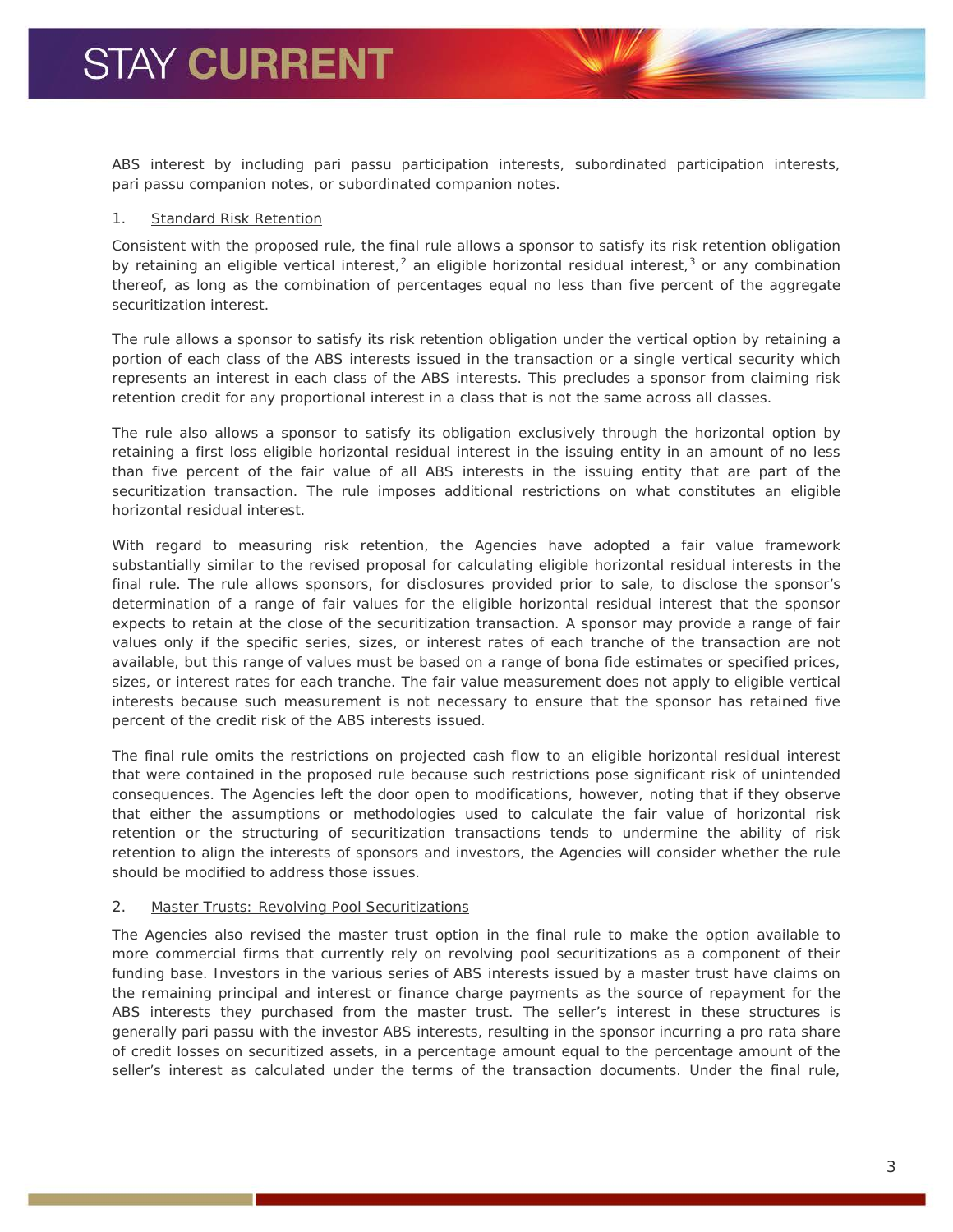sponsors must maintain the size of the seller's interest position if the existing pool is diminished by charge-offs exceeding expected loss rates.

The Agencies also adopted a change requested by commenters to accommodate other revolving pool securitizations that are common in the market and rely on over-collateralization in a different manner, which varies between asset classes. Specifically, the Agencies revised the distribution language in the definition of seller's interest to include seller's interests that are *pari passu* with each series of investor ABS interests, or partially or fully subordinated to one or more series in identical or varying amounts with respect to the allocation of all distributions and losses on the securitized assets.

#### *3. Representative Sample*

The original proposal would have allowed a sponsor to satisfy its risk retention requirement by retaining ownership of a randomly selected representative sample of assets. Due to concerns regarding the practicality of obtaining a truly representative sample, including the risk that sponsors would be able to "cherry pick" assets favorable to them, as well as other similar risks, the final rule does not include a representative sample option.

#### *4. Asset-Backed Commercial Paper ("ABCP") Conduits*

The final rule includes a specific option for ABCP securitization transactions that retains the basic structure of the re-proposed ABCP option, with modifications. Specifically, the rule provides that an eligible ABCP conduit sponsor will satisfy the risk retention requirement if, for each ABS interest the ABCP conduit acquires from an intermediate special purpose vehicle ("SPV"), the intermediate SPV's originator-seller retains an economic interest in the credit risk of the collateralizing assets using either standard risk retention or the revolving pool securitization option. The originator-seller will still be considered the sponsor of the ABS issued by an intermediate SPV and will therefore also be required to retain an economic interest in the credit risk. The sponsor of an ABCP conduit, however, is not limited to using the ABCP option to satisfy its risk retention requirements; the sponsor may rely on any risk retention option, provided it meets the criteria for such option.

The Agencies also revised the definition of "eligible ABCP conduit" in the final rule to accommodate certain business combinations and to clarify the requirements for the types of assets that can be acquired by an eligible ABCP conduit.

#### *5. Commercial Mortgage-Backed Securities ("CMBS")*

As set forth in the revised proposal, a sponsor of ABS interests that is collateralized by commercial real estate ("CRE") loans can meet its risk retention requirements if third-party purchasers (so-called "B-piece buyers") acquire eligible horizontal residual interests in the issuing entity. Up to two B-piece purchasers can fulfill the risk retention requirement for a single transaction, and there are no specific qualifying criteria for B-piece purchasers. However, the purchasers must be independent from originators of more than 10 percent of the securitized assets.

As with the revised proposal, all CMBS transactions that use the third-party purchaser option must appoint an Operating Advisor that is not affiliated with other parties to the securitization transaction. Additionally, the final rule permits the transfer of the B-piece after a five-year period. The only substantive change in the final rule from the revised proposal is that it allows the risk retention obligation to terminate once all of the loans in a CMBS transaction are fully defeased.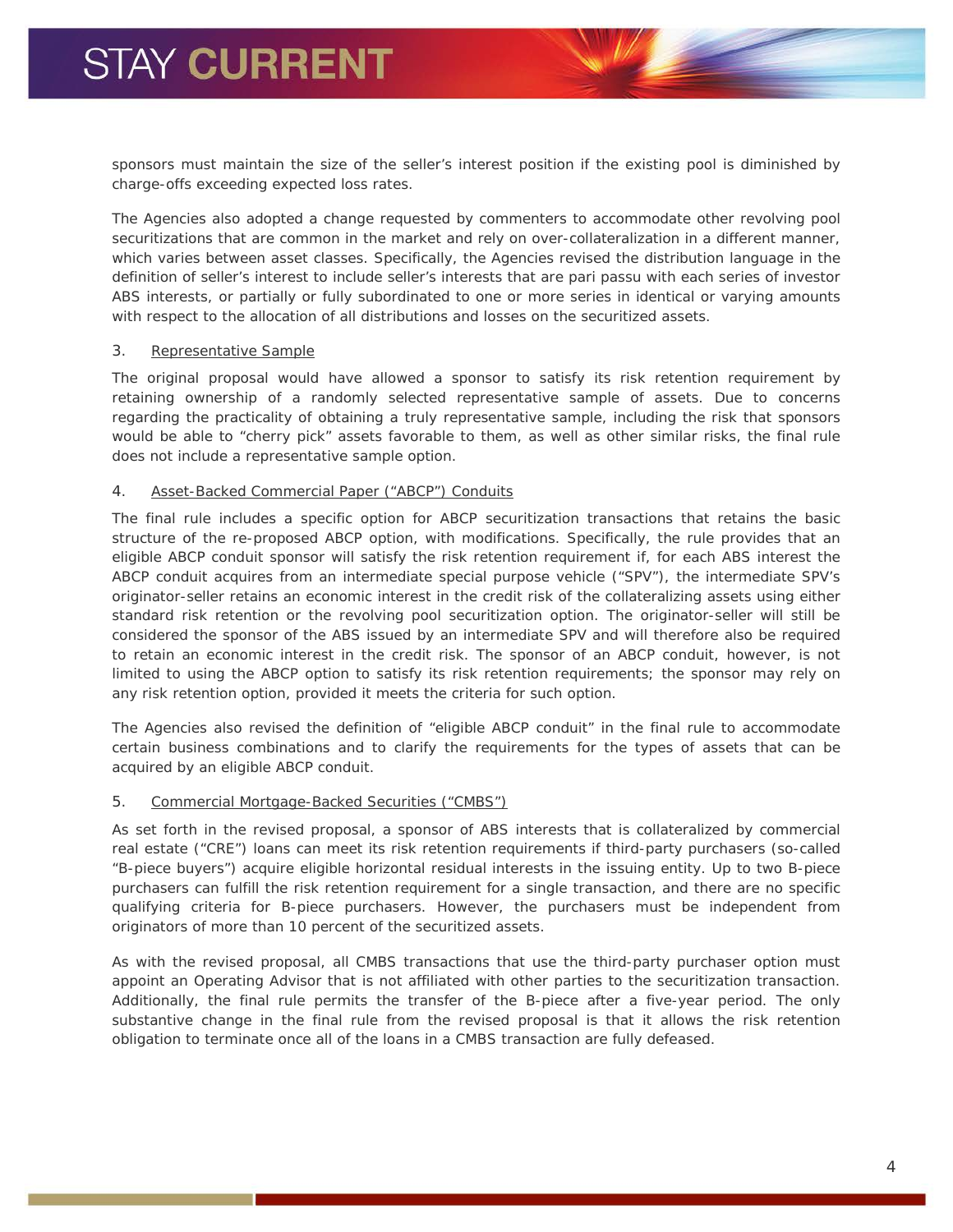#### *6. Government-Sponsored Enterprises ("GSEs")*

As with the revised proposal, the full guarantee (for timely payment of principal and interest) by the GSEs (or a similar limited-life entity) while they operate under the conservatorship or receivership of FHFA with capital support from the United States satisfies the risk retention requirements with respect to mortgage-backed securities ("MBS") issued by the GSEs.

#### *7. Open Market Collateralized Loan Obligations*

The final rule applies risk retention requirements to open market CLOs as well as balance sheet CLOs. CLO managers are deemed to be "securitizers" within the meaning of 15G, and a CLO is deemed to be an ABS transaction for purposes of the final rule. As such, open market CLO managers will be required to satisfy the risk retention requirements.

The application of the final rule to open market CLOs is controversial, as many commenters suggested that the rule should not be applied to open market CLOs because the structural and other characteristics of open market CLOs make risk retention unnecessary. The application of the final rule to open market CLOs could potentially lead to a significant reduction in CLO offerings and a corresponding reduction in credit to commercial borrowers. The Agencies acknowledge the potential adverse impact on CLOs under the final rule, but also observed that the market will likely adjust to the rule and lending will continue at a healthy rate.

#### *8. Municipal Bond "Repackaging" Securitizations*

The final rule does not provide an exemption from risk retention requirements for sponsors of issuing entities with respect to tender option bonds. Therefore, such sponsors are subject to the risk retention requirement. Consistent with the treatment of sponsors of other ABS, the holder of risk retention in connection with the issuance of tender option bonds may divide the ABS interests or tax-exempt municipal securities required to be retained under the final rule among its majority-owned affiliates, but not among unrelated entities.

The tender option bond option is narrowly constructed. Sponsors of issuances of ABS that are collateralized by assets other than tax-exempt municipal securities with the same municipal issuer and the same underlying obligor or source of payment are not eligible for the municipal bond repackaging exemption.

### *C. General Exemptions*

Section 15G requires the Agencies to provide a total or partial exemption from the risk retention requirements for certain types of ABS or securitization transactions. The exemptions adopted in the final rule, which are substantially similar to the exemptions set forth in the proposed rules, include:

- Federally insured or guaranteed residential, multifamily, and health-care mortgage loan assets;
- Securitizations of assets issued, insured, or guaranteed by the U.S. or any agency of the U.S. and other exemptions;
- Federal Family Education Loan Program and certain other student loan securitizations;
- Certain public utility securitizations;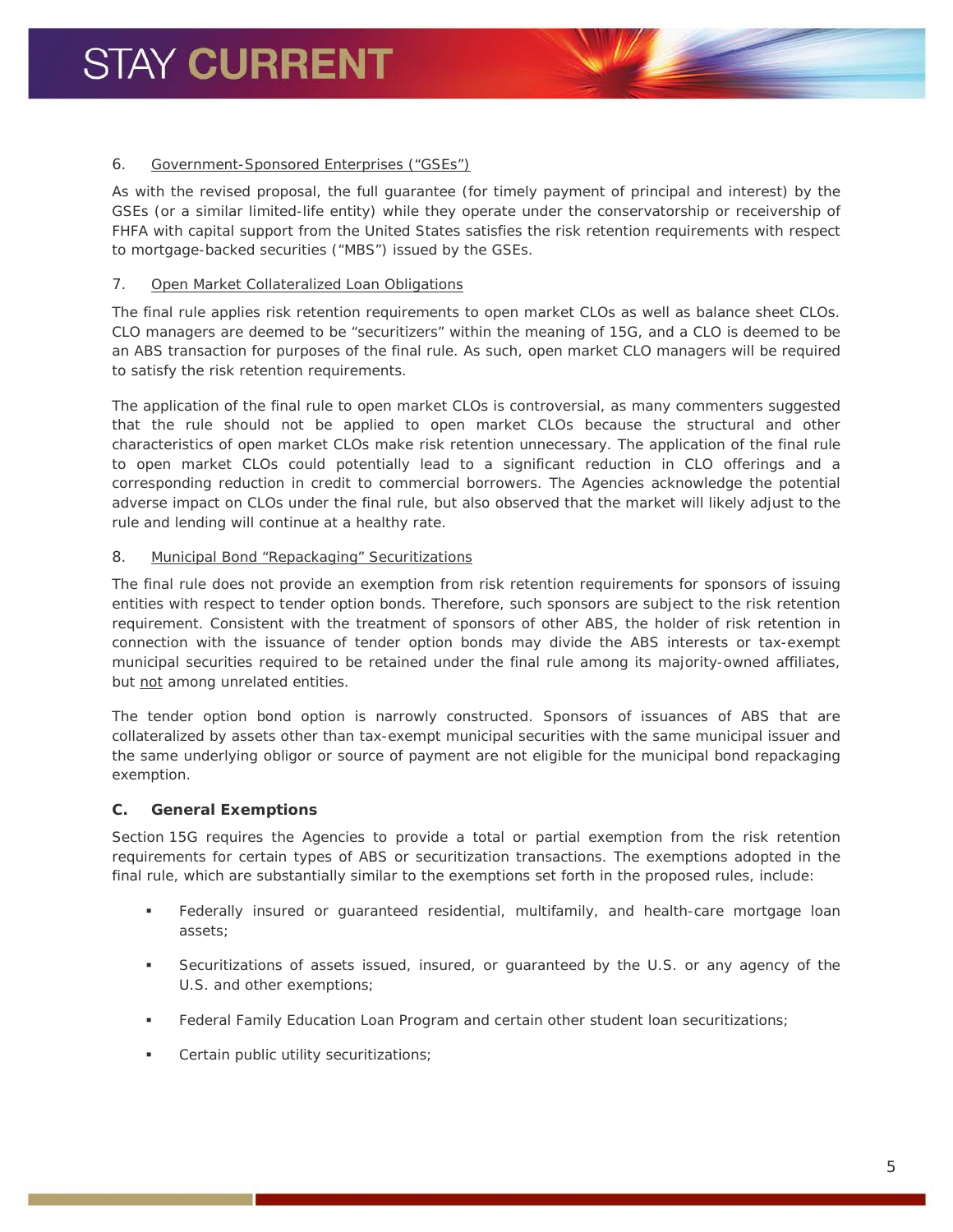- Seasoned loan securitizations;
- Securitizations sponsored by the FDIC, acting as conservator or receiver;
- Certain resecuritization transactions, including "pass-through" resecuritizations; and
- Certain other exemptions, including legacy loan securitizations, corporate debt repackagings, and securitizations of servicer advance receivables.

### *D. Reduced Risk Retention Requirements and Underwriting Standards for ABS Interests Collateralized by Qualifying Commercial, CRE, or Automobile Loans*

There continues to be an exemption from the rule for securitizations consisting solely of commercial, CRE, and automobile loans that meet specific proposed underwriting standards (qualifying assets). Sponsors are permitted to commingle qualifying and non-qualifying assets of a similar type to receive up to a 50 percent reduction in the minimum required risk retention amount. There are, however, disclosure and certification requirements, as set forth in the revised proposal, that attach to the availability of this exemption.

The Agencies adopted the qualifying commercial and automobile loan standards as proposed, and adopted some modifications with respect to the definition and qualification of CRE loans.

### *E. Qualified Residential Mortgages*

A highly-anticipated provision of the final rule is the exemption for QRMs. As highlighted above, the Agencies tied the definition of a QRM to the CFPB's QM definition as defined in section 129C of TILA and the regulations thereunder, promulgated by the CFPB. Interestingly, the FDIC was not unanimous in its decision to link the definition of QRM to QM. In this regard, FDIC Board Member Jeremiah Norton issued a statement critical of the "QM equals QRM" approach and was particularly concerned with the Agencies' decision to "subdelegate" the authority to define a QRM to the CFPB.<sup>[4](#page-7-3)</sup>

Under the definition in the final rule, a QRM is a loan that is a "covered transaction" that meets the general definition of a QM promulgated by the CFPB, under which a loan must have:

- Regular periodic payments that are substantially equal;
- No negative amortization, interest only, or balloon features;
- A maximum loan term of 30 years;
- Total points and fees that do not exceed 3 percent of the total loan amount, or the applicable amounts specified for small loans up to \$100,000;
- Payments underwritten using the maximum interest rate that may apply during the first five years after the date on which the first regular periodic payment is due;
- Consideration and verification of the consumer's income and assets, including employment status if relied upon, and current debt obligations, mortgage-related obligations, alimony and child support; and
- Total DTI ratio that does not exceed 43 percent.<sup>[5](#page-7-4)</sup>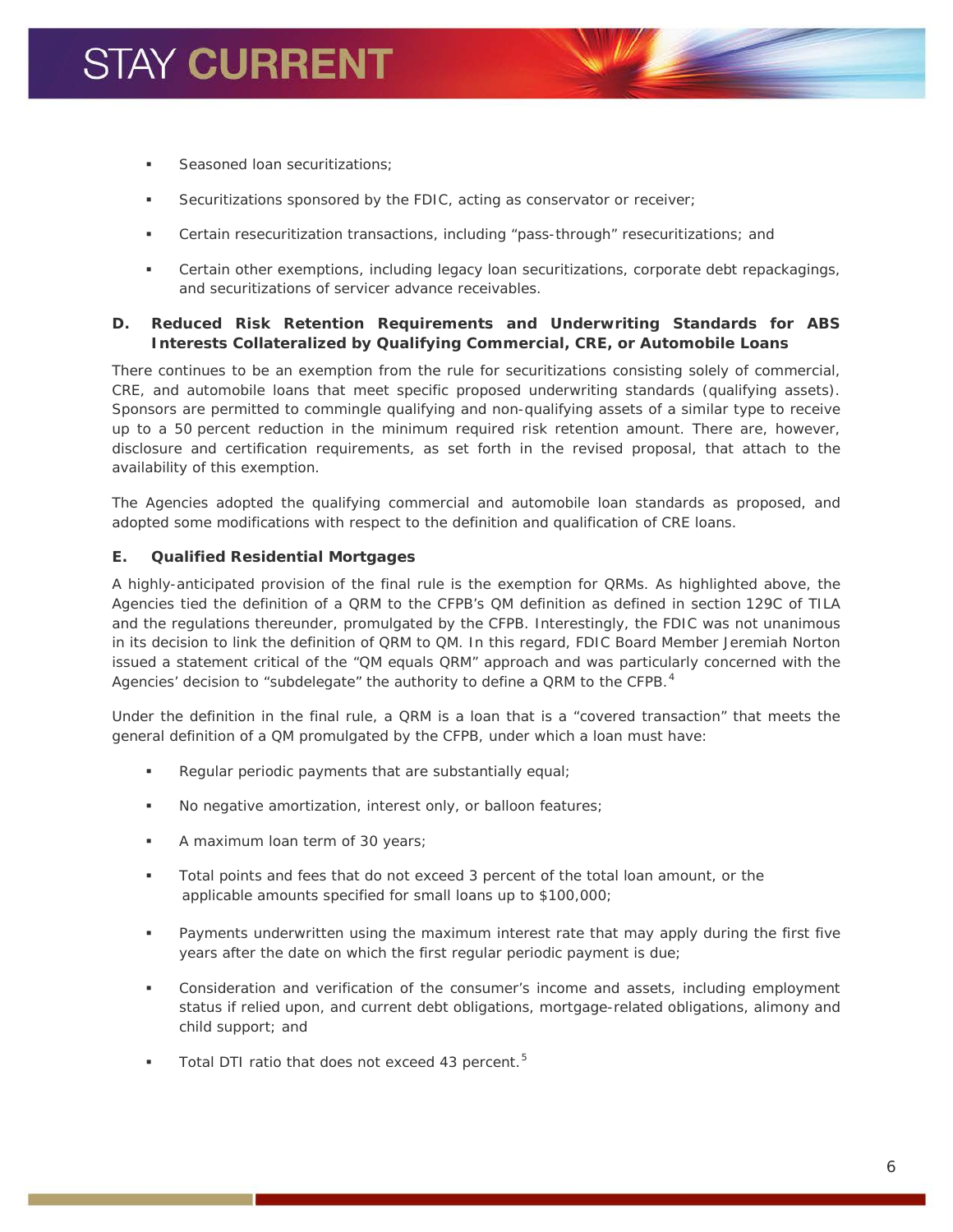While the QRM definition is not a departure from the revised proposal, its final form represents a victory for the mortgage lending and securitization industry, seeking uniformity in mortgage-related rules, as the original proposal had also required loans subject to the QRM exemption to be limited to loans where a borrower made a down payment of 20 percent or more on the mortgaged property.

The QRM definition in the final rule also includes any closed-end loan secured by any dwelling; however, loans exempt from the ability-to-repay requirements are not included, as the definition of a QRM cannot be broader than a QM. The definition of a QRM also includes loans that meet one of the special types of QMs. In order for a QRM to qualify for the exemption, the rule includes evaluation and certification conditions, as well as a repurchase obligation, similar to the revised proposal.

In addition, the final rule provides an exemption for certain mortgage loans secured by three- to fourunit residential properties that meet the criteria for a QM other than being a consumer credit, as well as an exemption to permit sponsors to blend these loans with QRMs. The rule also includes exemptions for certain types of community-focused residential mortgages not eligible for QRM status, similar to the exemptions provided from Regulation Z's ability-to-repay requirement.

Notwithstanding the "QM equals QRM" approach, the QRM standard remains subject to change. In this regard, the Agencies have indicated their intent to periodically review the advantages and disadvantages of aligning the QRM and QM definitions as the market evolves.

### **ACTION PLAN**

Securitizers of assets, including bank and non-bank mortgage loan originators, should solidify an action plan regarding the modifications in the final rule and implementation of the various key exemptions. Industry participants should continue to review their current underwriting, sales, and securitization practices, as well as the wide range of regulatory implications in light of the final rule.

Additionally, participants should continue to monitor the definition of a QRM, which will be reviewed again by the Agencies within four years, and at least every five years thereafter. In the interim, participants must keep abreast of CFPB developments involving the QM definition, as a change in that rule will impact the QRM exemption prior to the formal four-year review due to the six adopting agencies' linkage to the CFPB's QM rule.

Finally, risk retention is a very fluid area, particularly given that seven federal agencies may influence the final rule that may not be at all obvious, and yet that may have a significant impact on how risk retention evolves with respect to different types of securitizations. Thus, an important action item is remaining abreast of how new structures may be developed upon the effective date of the final rule, one year from publication of the final rule in the Federal Register for residential MBSs and two years after publication for all other types of securitizations.

 $\Leftrightarrow$   $\Leftrightarrow$   $\Leftrightarrow$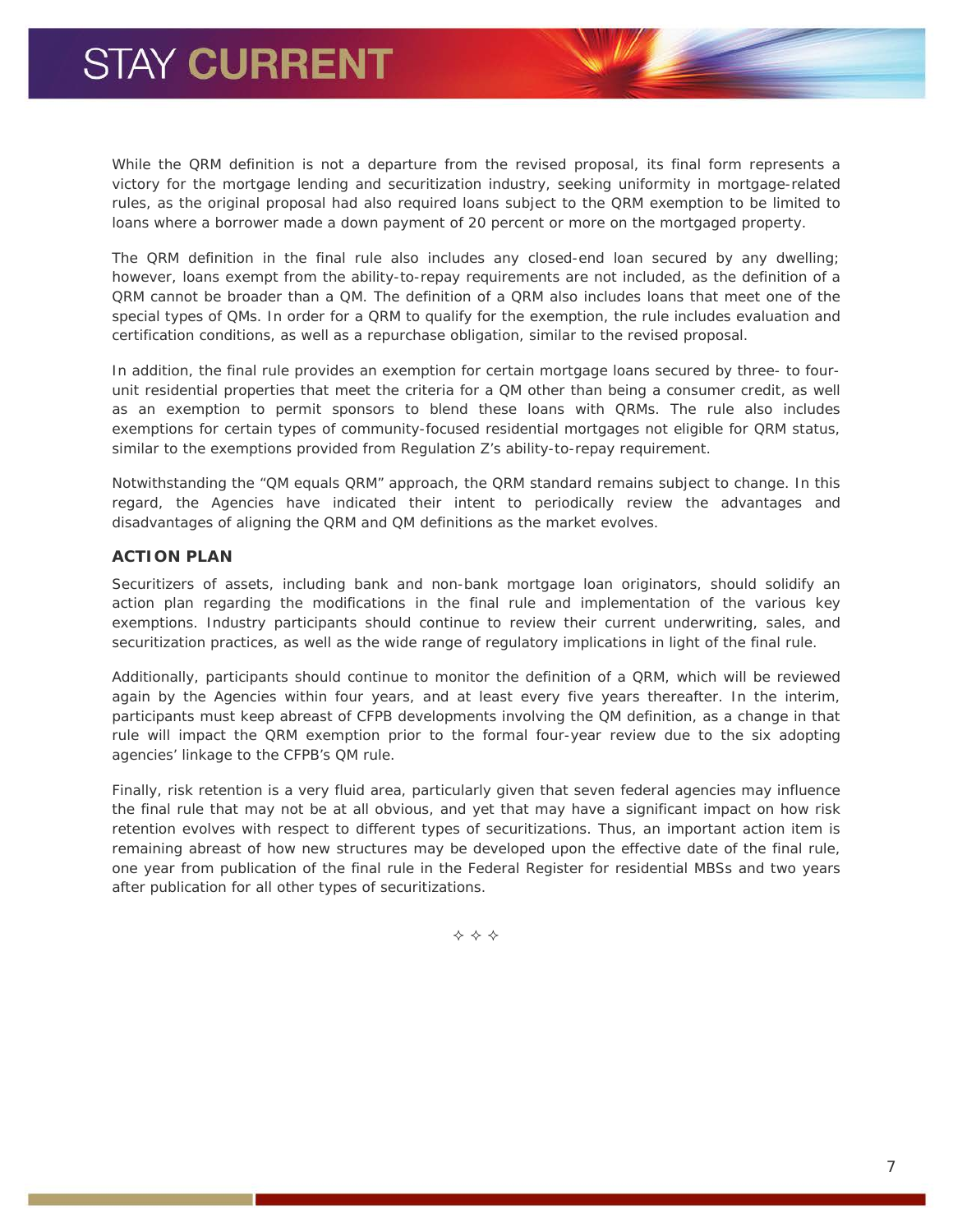<span id="page-7-3"></span>If you have any questions concerning these developing issues, please do not hesitate to contact any of *the following Paul Hastings lawyers:*

#### <span id="page-7-4"></span>**Atlanta**

Todd W. Beauchamp 1.404.815.2154 [toddbeauchamp@paulhastings.com](mailto:toddbeauchamp@paulhastings.com)

Chris Daniel 1.404.815.2217 [chrisdaniel@paulhastings.com](mailto:chrisdaniel@paulhastings.com)

Erica Berg Brennan 1.404.815.2294 [ericaberg@paulhastings.com](mailto:ericaberg@paulhastings.com)

Heena A. Ali 1.404.815.2393 [heenaali@paulhastings.com](mailto:heenaali@paulhastings.com)

Kevin P. Erwin 1.404.815.2312 [kevinerwin@paulhastings.com](mailto:kevinerwin@paulhastings.com)

Meagan E. Griffin 1.404.815.2240 [meagangriffin@paulhastings.com](mailto:meagangriffin@paulhastings.com)

Diane Holden 1.404.815.2326 [dianeholden@paulhastings.com](mailto:dianeholden@paulhastings.com)

**Chicago**

Louis R. Hernandez III 1.312.499.6065 [louishernandez@paulhastings.com](mailto:louishernandez@paulhastings.com)

#### **Palo Alto**

Cathy S. Beyda 1.650.320.1824 [cathybeyda@paulhastings.com](mailto:cathybeyda@paulhastings.com)

#### **San Francisco**

Thomas P. Brown 1.415.856.7248 [tombrown@paulhastings.com](mailto:tombrown@paulhastings.com)

Stan Koppel 1.415.856.7284 [stankoppel@paulhastings.com](mailto:stankoppel@paulhastings.com)

Paul M. Schwartz 1.415.856.7090 [paulschwartz@paulhastings.com](mailto:paulschwartz@paulhastings.com)

#### **Washington D.C.**

V. Gerard Comizio 1.202.551.1272 [vgerardcomizio@paulhastings.com](mailto:vgerardcomizio@paulhastings.com)

Behnam Dayanim 1.202.551.1737 [behnamdayanim@paulhastings.com](mailto:behnamdayanim@paulhastings.com)

Kevin L. Petrasic 1.202.551.1896 [kevinpetrasic@paulhastings.com](mailto:kevinpetrasic@paulhastings.com) Lawrence D. Kaplan 1.202.551.1829 [lawrencekaplan@paulhastings.com](mailto:lawrencekaplan@paulhastings.com)

Gerald S. Sachs 1.202. 551.1975 [geraldsachs@paulhastings.com](mailto:geraldsachs@paulhastings.com)

Robert E. Winter 1.202.551.1729 [robertwinter@paulhastings.com](mailto:robertwinter@paulhastings.com)

Ryan A. Chiachiere 1.202.551.1767 [ryanchiachiere@paulhastings.com](mailto:ryanchiachiere@paulhastings.com)

Kristin M. Cleary 1.202.551.1848 [kristincleary@paulhastings.com](mailto:kristincleary@paulhastings.com)

Amanda M. Kowalski 1.202.551.1976 [amandakowalski@paulhastings.com](mailto:amandakowalski@paulhastings.com)

Helen Y. Lee 1.202.551.1817 [helenlee@paulhastings.com](mailto:helenlee@paulhastings.com)

<span id="page-7-0"></span> $1$  QM is defined pursuant to section 129C of the Truth in Lending Act ("TILA") and its implementing regulations. 15 U.S.C. 1639c; 12 C.F.R. Part 1026.

<span id="page-7-1"></span> $2$  "Eligible vertical interest" means, with respect to any securitization transaction, a single vertical security or an interest in each class of ABS interests in the issuing entity issued as part of the securitization transaction that constitutes the same proportion of each such class.

<span id="page-7-2"></span> $3$  "Eligible horizontal residual interest" means, with respect to any securitization transaction, an ABS interest in the issuing entity: (1) That is an interest in a single class or multiple classes in the issuing entity, provided that each interest meets, individually or in the aggregate, all of the requirements of this definition; (2) With respect to which, on any payment date or allocation date on which the issuing entity has insufficient funds to satisfy its obligation to pay all contractual interest or principal due, any resulting shortfall will reduce amounts payable to the eligible horizontal residual interest prior to any reduction in the amounts payable to any other ABS interest, whether through loss allocation, operation of the priority of payments, or any other governing contractual provision (until the amount of such ABS interest is reduced to zero); and (3) That, with the exception of any non-economic REMIC residual interest, has the most subordinated claim to payments of both principal and interest by the issuing entity.

#### Paul Hastings LLP

Stay*Current* is published solely for the interests of friends and clients of Paul Hastings LLP and should in no way be relied upon or construed as legal advice. The views expressed in this publication reflect those of the authors and not necessarily the views of Paul Hastings. For specific information on recent developments or particular factual situations, the opinion of legal counsel should be sought. These materials may be considered ATTORNEY ADVERTISING in some jurisdictions. Paul Hastings is a limited liability partnership. Copyright © 2014 Paul Hastings LLP.